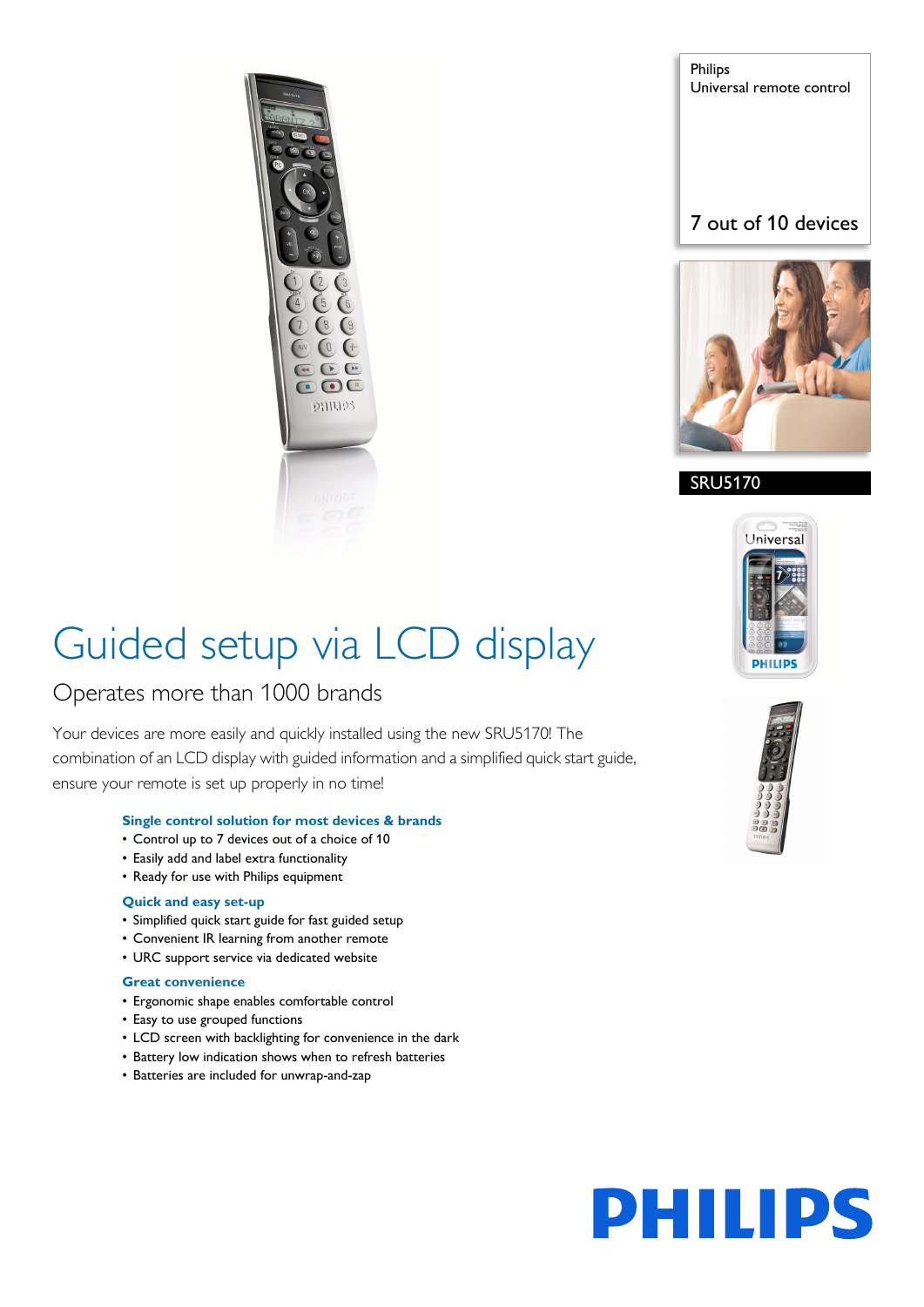## **Highlights**

#### **Backlight on screen**

Backlighting is a feature that illuminates the LCD screen or keypad for use in the dark. The two most common types of backlighting include LED and electroluminescent (EL). Remotes backlit with LEDs are typically bright but uneven with a yellow or green color, while EL panels are smooth with blue, white or green shades.

#### **Battery-low indication**

To know in time when the batteries need to be recharged or replaced.

#### **Simplified quick start guide**

Simplified quick start guide provides assistance in setting up a universal remote control.

Instead of typing in 3- or 4-digit codes, an LCD screen is incorporated into the remote to guide you through the setup. Additionally, the quick start guide provides extra information to that displayed on the LCD screen for fast setup.

#### **Learning functionality**

Learning functionality refers to the process through which a remote control captures and stores infrared signals from other remotes for later use. When device codes are not included in the on-board database, they can always be learned from the original remote, simply by pointing to it.

#### **7in1 home entertainment remote**

The 7in1 universal remote control allows you to program and operate up to 7 audio/video devices from almost any brand. The remote contains the IR codes of all kinds of home entertainment devices of almost any brand. With this single remote you can replace your collection of remote controls with one single controller.

#### **Add extra functionality**

Improved way of adding and labeling functions makes it easier and faster to add extra functionality. So, no more missing functions.